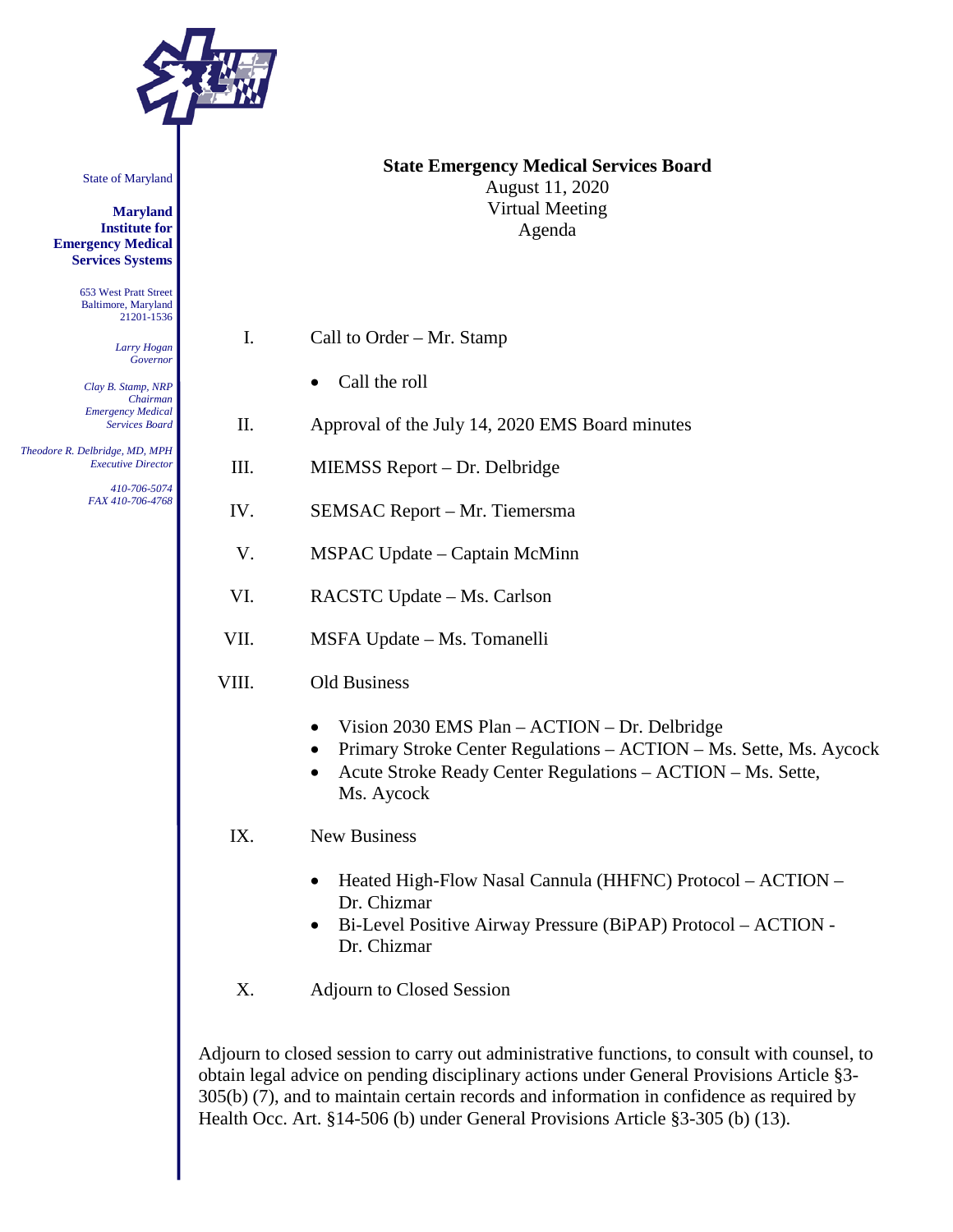

State of Maryland

**Maryland Institute for Emergency Medical Services Systems**

> 653 West Pratt Street Baltimore, Maryland 21201-1536

> > *Larry Hogan Governor*

*Clay B. Stamp, NRP Chairman Emergency Medical Services Board*

 *Theodore R. Delbridge, MD, MPH Executive Director*

> *410-706-5074 FAX 410-706-4768*

# **State Emergency Medical Services Board August 11, 2020 Via Conference Call Only**

### **Minutes**

## **Board Members Present:**

Clay Stamp, Chairperson; Stephan Cox; William J. Frohna, MD; Dany Westerband, MD; James Scheulen, PA; Sally Showalter, RN; Wayne Tiemersma; Mary Alice Vanhoy, MSN

**Board Members Absent:** Sherry Adams, Vice Chairperson; Dean E. Albert Reece, MD

#### **Others Present:**

**MSPAC:** Major Tagliaferri; Capt. McMinn

**MIEMSS**: Dr. Delbridge; Ms. Gainer; Ms. Alban; Ms. Abramson; Ms. Aycock; Dr. Bailey; Mr. Barto; Mr. Bilger; Mr. Brown; Ms. Chervon; Dr. Chizmar; Mr. Fiackos; Dr. Floccare; Mr. Huggins; Mr. Kelly; Mr. Linthicum; Ms. Mays; Mr. Buckson; Mr. Naumann; Mr. Sidik; Mr. Schaefer; Ms. Wright-Johnson; Ms. Goff

**OAG:** Mr. Magee; Ms. Sette

**RACSTC:** Ms. Carlson

**MSFA:** Ms. Tomanelli

Chairman Stamp called the meeting to order at 9:00 am and called the roll.

Mr. Stamp commended Dr. Delbridge and the work conducted by the MIEMSS team. He also thanked the MSFA, MFRI, MSPAC and RACSTC for their valued partnership and commitment in providing the citizens of Maryland with the best available healthcare.

Mr. Stamp asked for approval of the July 14, 2020, Board meeting minutes.

**ACTION: A motion was made by Mr. Cox, seconded by Mr. Tiemersma, and unanimously approved by the Board to accept the July 14, 2020, minutes as written.**

# **MIEMSS REPORT**

#### COVD-19 Updates

Dr. Delbridge highlighted COVID-19 information available through the MIEMSS Dashboard tracking, including staffed in-patient beds available statewide and mechanical ventilators in Maryland.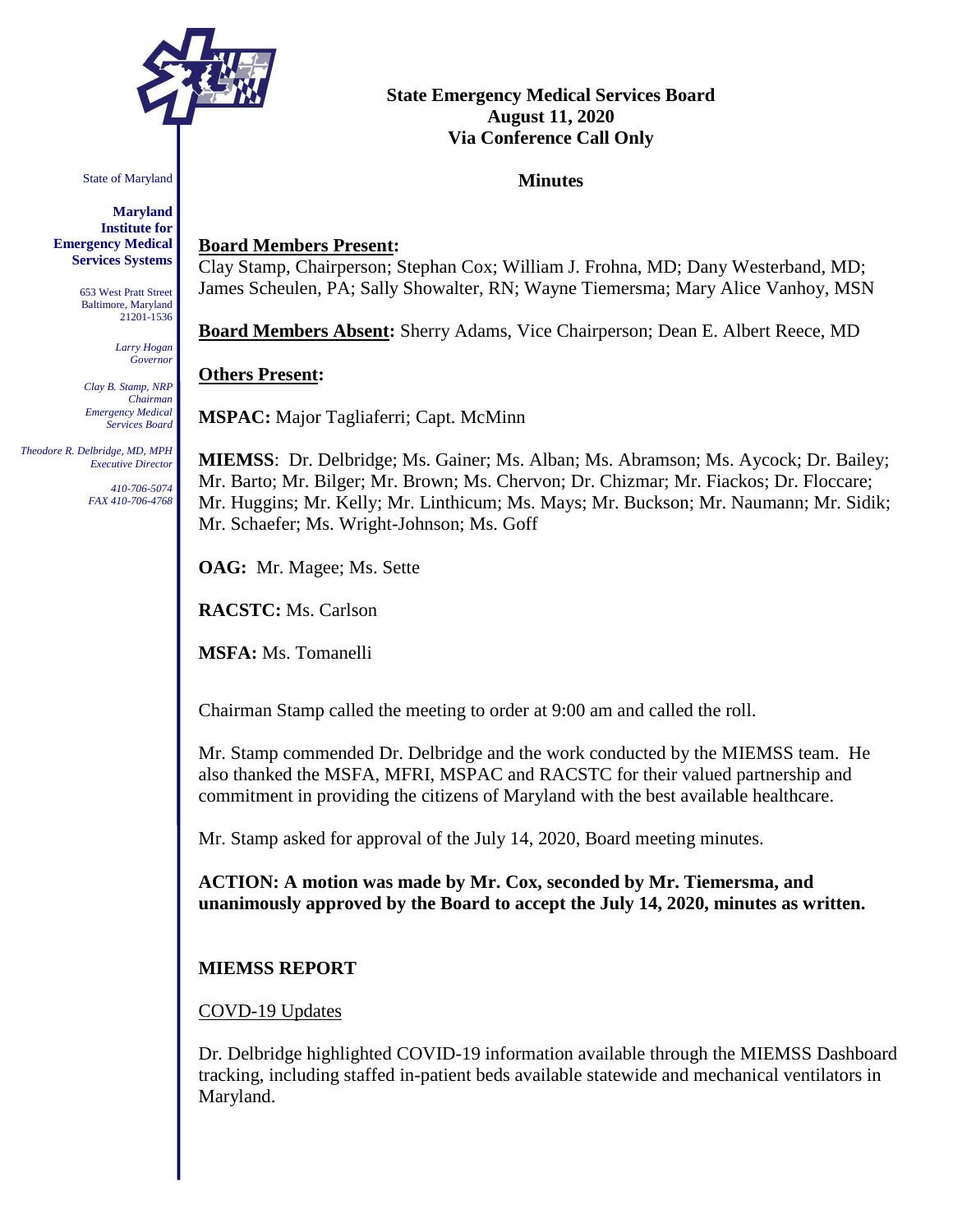He said the number of acute care beds occupied by COVID-19 patients remains steady since July. He added that Maryland is keeping a close watch for any upticks in COVID-19 cases and hospital admissions.

Dr. Delbridge shared the number of PUI contacts by EMS public safety and commercial services over the last 28 days. He said that the data is distributed widely on a daily basis and the numbers have leveled off. He added that MIEMSS is attempting to correlate, from the EMS perspective and experience, whether identifying PUIs translates into hospital admissions in Maryland.

Dr. Delbridge said that number of patients treated and transported by EMS public safety is down between 5% and 10% a day in the last 28 days. A typical day for public safety EMS is 1500 transports. He added that commercial services transports are down significantly which relate to current hospital services.

Dr. Delbridge said that hospital Yellow Alerts were low during the busiest period of COVID-19 cases in Maryland, but are now beginning to increase.

Dr. Delbridge said that the University of Maryland is beginning a Phase III trial for COVID-19, and they asked MIEMSS for assistance in recruiting EMS clinicians. After sending the request, MIEMSS received positive interest from EMS clinicians to be part of this trial.

## Chesapeake Regional Information System for our Patients (CRISP)

Dr. Delbridge said MIEMSS continues to work with Chesapeake Regional Information System for our Patients (CRISP) on an App for an Emergency Department Advisory based on ED patient census. CRISP would receive a data feed from the hospital emergency departments on numbers of patients throughout the day.

#### MIEMSS' @HA (Ambulances at Hospitals) Dashboard

Dr. Delbridge gave the overview of @HA Dashboard visible to EMS. A discussion followed regarding the number of available EMS beds in emergency departments vs. the number of reported beds to HSCRC.

Dr. Delbridge said the denominator for each hospital emergency department would need to be determined.

He said there are currently 13 jurisdictions downloading CAD data into the ePCR. MIEMSS anticipates that Kent County will be on board soon. MIEMSS continues to work on including additional jurisdictions to provide real time awareness of EMS-ED interface.

#### EMS Clinicians

Dr. Delbridge gave an update on the number of Provisional EMS licenses and certifications. He said the information on the new regulation that permits Provisional EMS clinicians to become fully certified or licensed has been sent to the clinicians and several have initiated the process.

Dr. Delbridge said that the requirements for converting provisional status to full certification/licensure were sent to clinicians.

# Terminated Resuscitation COVID-19 Testing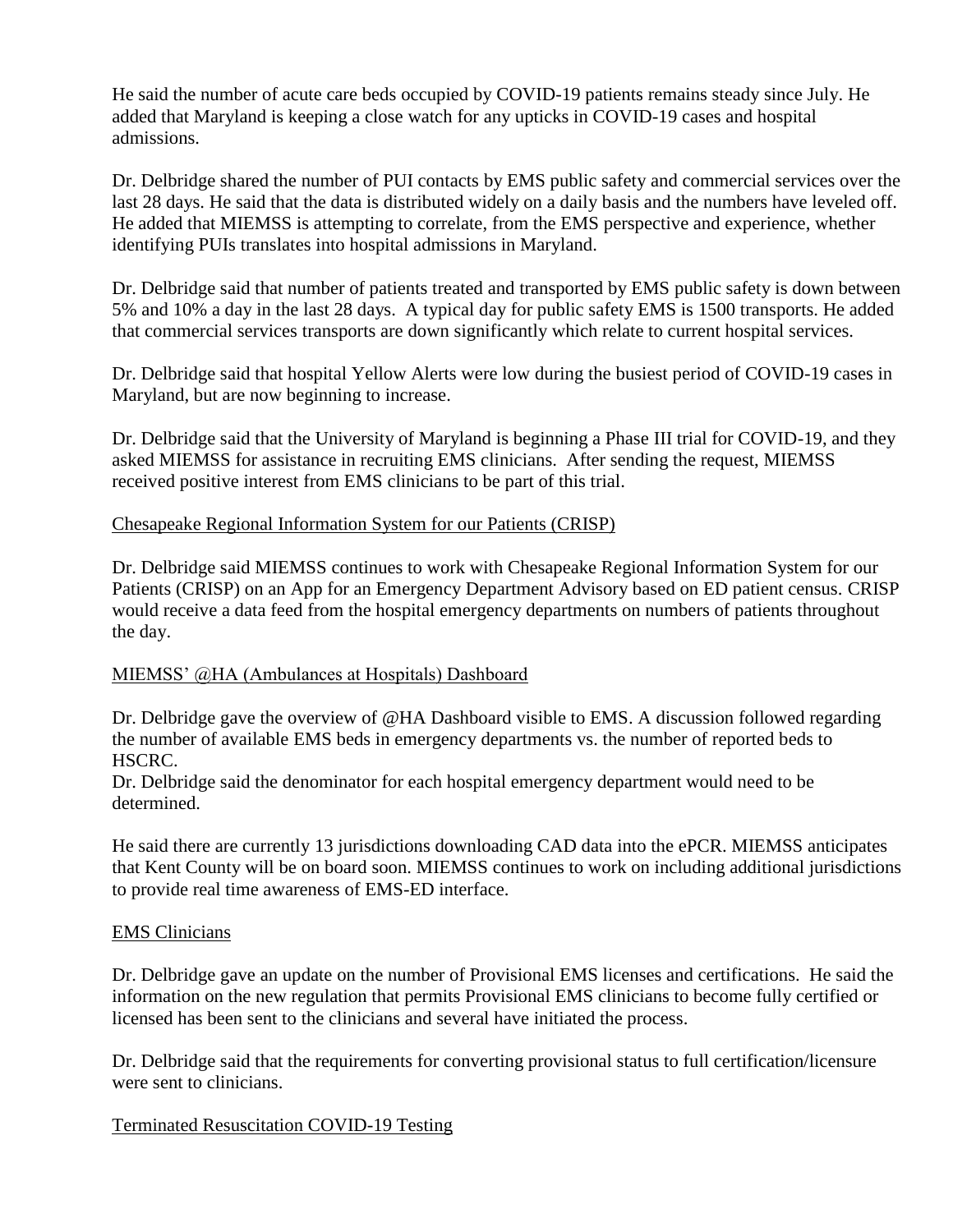Dr. Delbridge said that an emergency protocol has been issued stating that after termination of resuscitation in the field, a BLS or ALS clinician may perform nasopharyngeal testing for COVID-19 if the deceased person is not anticipated to be a medical examiner's case. This protocol is intended to alert for possible EMS exposures and to facilitate contract tracing by MDH. Several jurisdictions are up and running with a 4.5% positive COVID-19 result.

## Ready Responders

Dr. Delbridge provided an update on the Ready Responders, an in-home health care delivery company, employing EMS clinicians and Maryland licensed practitioners. Dr. Delbridge said that Ready Responders has no connectivity to CRISP or the EMS System, including Base Station medical direction. Dr. Delbridge added that MIEMSS is currently unaware of any incidents involving Ready Responders.

Dr. Delbridge said that MIEMSS and AAG Sarah Sette are in discussions with Ready Responders regarding the use of EMS Clinicians within this business model.

Dr. Delbridge said that the Governor's Executive Order augmenting the EMS Workforce enabled the EMS Board Chair and the MIEMSS Executive Director to suspend any provision of Sections 13-515, 13- 516, or 13-517 of the Education Article, or of COMAR Title 30 in order to maximize the availability of EMS personnel to respond to the emergency continues.

MIEMSS would like to work on the future ability of EMS clinicians to be engaged in additional vaccination programs not currently permitted in statute. There is no provision in the law for EMS clinicians assist the health department with vaccinations. MIEMSS is seeking a collaborative effort between the health department and EMS to provide influenza vaccine or a COVID-19 vaccine when available. The MIEMSS legislative team is working on legislative initiatives for the upcoming session, one of which is likely to be vaccines. MIEMSS may need to be ahead of the legislative process in order to be able to assist with providing flu vaccines this year.

#### UM Charles Regional Medical Center

After completion of the site survey for re-designation as a Primary Stroke Center on July 8, 2020, MIEMSS has determined that previous deficiencies resulting in provisional status have been resolved. As a result, MIEMSS re-designated UM Charles Regional Medical Center as a Primary Stroke Center for the remaining three- years of the five -year designation cycle.

# **SEMSAC REPORT**

SEMSAC Chairman, Mr. Tiemersma, reported that SEMSAC met on August 6, 2020.

Mr. Tiemersma said that a MIH committee is being formed to bring commonality to MIH Programs. He said that after meeting with the current jurisdictional MIH programs, he received their definitions and training regiments, which he will compile in a single document for distribution to the committee. He said the current MIH programs have done well capturing the needs in their communities and are working in partnerships to meet those needs. All of the MIH programs have a robust training program. The SEMSAC MIH Committee is seeking to have a reference document available to all jurisdictions.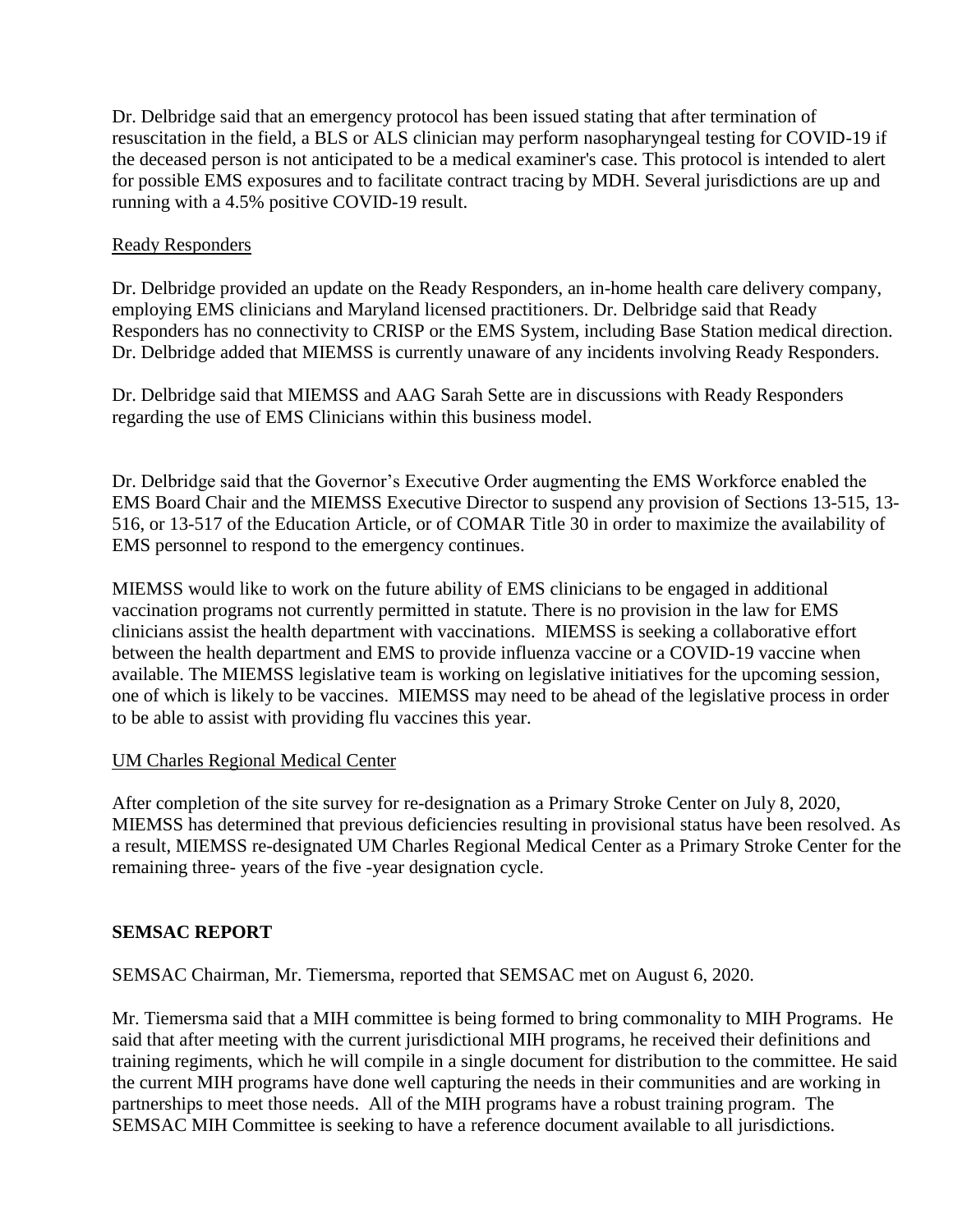Mr. Tiemersma said that he had shared with SEMSAC the information on the letter sent by the EMS Board requesting the Board of Public Works (BPW) to hold in abeyance further action regarding the Helicopter Base closure and sale of one helicopter until the Helicopter Basing Study could be completed and study results reviewed.

Mr. Tiemersma said that the Regional Affairs Committee reported that the 50/50 grants had closed with all paperwork received on time.

Mr. Tiemersma reported that SEMSAC reviewed and approved for the Board's consideration the Vision 2030 EMS Plan, the Primary Stroke Center and Acute Stroke Ready regulations, the Heated High-Flow Nasal Cannula (HHFNC) Protocol and the Bi-Level Positive Airway Pressure (BiPAP) Protocol.

# **MSPAC REPORT**

Chairman Stamp congratulated Captain McMinn on his impending retirement. He thanked Captain McMinn for his service to the MSPAC, the EMS System and the State of Maryland.

Captain McMinn said that regarding the decision on July 1, 2020, by the Board of Public Works (BPW) to approve the Governor's list of reductions for fiscal year 2021, our public safety partners, local legislators and many private citizens had expressed their concerns over the budget cuts. He said that no decision has been made concerning the closure of a MSPAC Helicopter Base. He thanked the EMS Board for the letter sent to BPW.

MIEMSS and MSPAC leadership have been engaged with the vendor (Arkenstone Technologies) conducting the Helicopter Basing study and has had a first look at the modeling being used for the study.

Chairman Stamp commented on the ground swell of support for the BPW to hold in abeyance the closure of a helicopter base and the sale of a helicopter until the Basing study is completed.

Mr. Scheulen expressed his gratitude for the service and work Captain McMinn has performed over the years.

# **R ADAMS COWLEY SHOCK TRAUMA**

(A written report was distributed)

Ms. Carlson said that the COVID-19 pandemic drove most of the changes in the reporting numbers. She reported for FY20 a decrease in patient volumes, inter-facility transfers, OR and Clinic volumes. She said capacity alerts increased by 32 hours with a significant increase in the inter-hospital transfers by air, especially in the third quarter (January through March). She said that although patient length of stay was down overall, length of stay was up January through March 2020. Ms. Carlson said that Hyperbaric Chamber hours decreased as the Chamber was suspended for non-emergent patients and that staff was redeployed to COVID mission critical work. She added that the "Go Team" was requested 13 times with three (4) deployments. She added that Organ and Tissue Donations are at 55%.

Ms. Carlson said that the Global Outreach programs have been suspended due to the pandemic and will be reassessed in 2021. She added that the Air Force doctors and nurses observations for honing trauma skills prior to deployment, which had been suspended, restarted on July 6, 2020. The program for Walter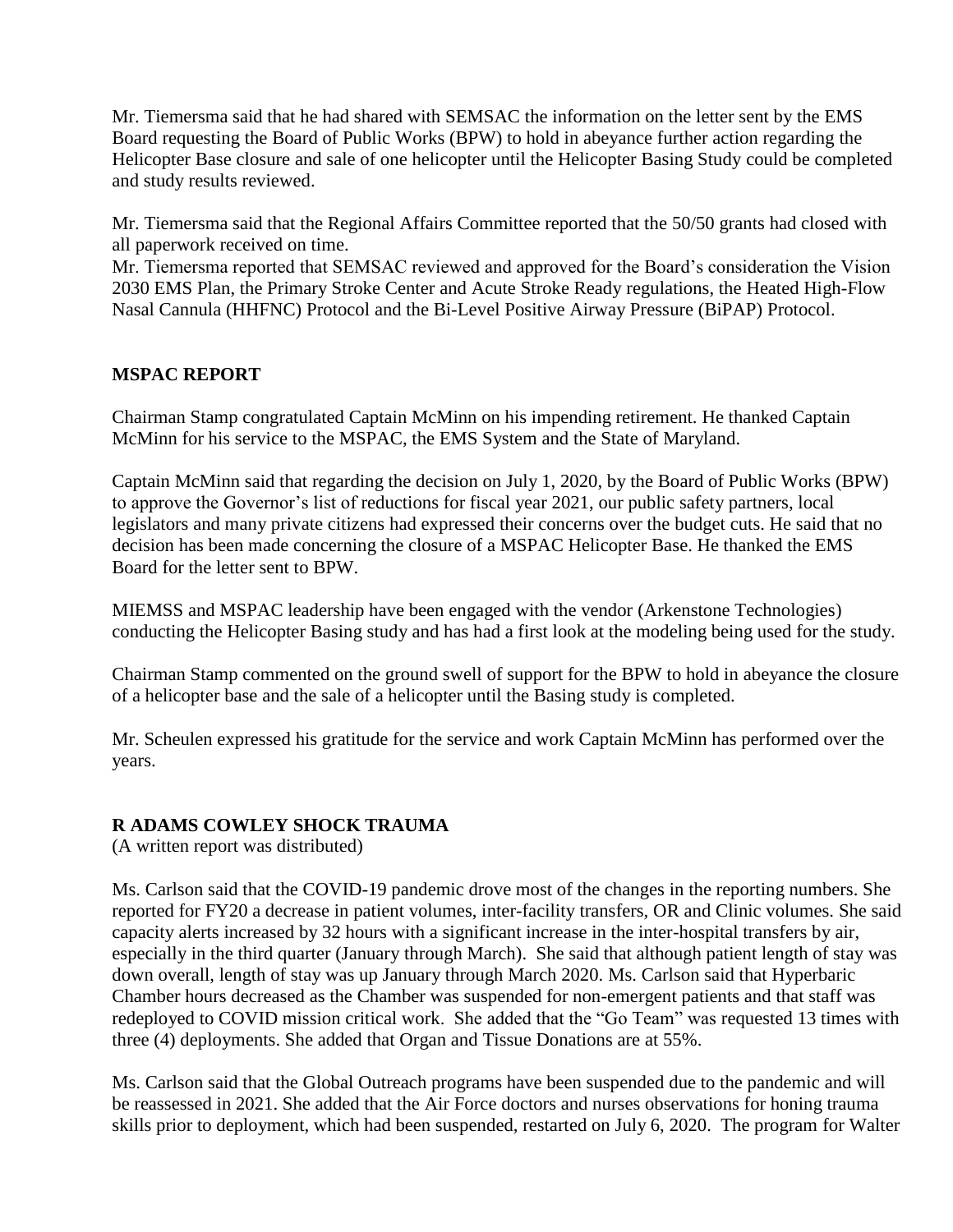Reed nurses resumed on August 6, 2020. Two-hundred and ninety-five (295) Injury Prevention events were conducted in FY2020.

Ms. Carlson reported that the TRU/ICU had 115 EMS observers and 51 participants in four Airway courses in FY20. She said that training space at Shock Trauma had been converted to a PPE distribution center and then was converted back as of August  $10<sup>th</sup>$ . Future training is currently being evaluated.

# **MSFA**

Mr. Cox said that the MSFA Executive Committee has cancelled the two-day convention scheduled in September. The Executive Committee members will distribute the pertinent documentation and awards will be presented at County or Association meetings.

# **OLD BUSINESS**

Vision 2030 EMS Plan (The Vision 2030 EMS Plan was distributed)

Dr. Delbridge acknowledged the Vision 2030 Steering Committee and emphasized the collaborative multidiscipline stakeholder input over the past 14 months. He said that the Steering Committee has guided the process and spent multiple hours meeting and reviewing the Plan. He added that 80 people drafted sections of the document with over 200 people participating in the Vision 2030 EMS Plan Summit. Summit discussion remarks and written comments were compiled and reviewed by MIEMSS staff and the Steering Committee over numerous hours and iterations.

The Vision 2030 EMS Plan has 16 areas of focus including: EMS Clinicians, Medical Direction, Education & Training, Clinical Care, Systems of Care, Integration of Health Services, Communications, Public Access, Public Education & Prevention, System Finance, Resource Management, Preparedness & Response to Extraordinary Events, Evaluation, Research and Legislation & Regulation.

Dr. Delbridge said that the final draft was sent to the EMS Board on July 31, 2020, and was approved by SEMSAC on August 6, 2020. He asked the EMS Board to approve the Plan.

# **ACTION: A motion was made by Mr. Cox, seconded by Ms. Vanhoy and unanimously approved by the Board the Vision 2030 EMS Plan.**

Primary Stroke Center and Acute Stroke Ready Center Regulations (Documents were distributed)

Ms. Sette presented the Primary Stroke Center and Acute Stroke Ready Center Regulations for approval by the EMS Board. Ms. Sette said there was one change to each regulation since being previously presented for information at the June Board meeting; the change clarifies the process for designation, allowing the Center to use a Joint Commission site survey.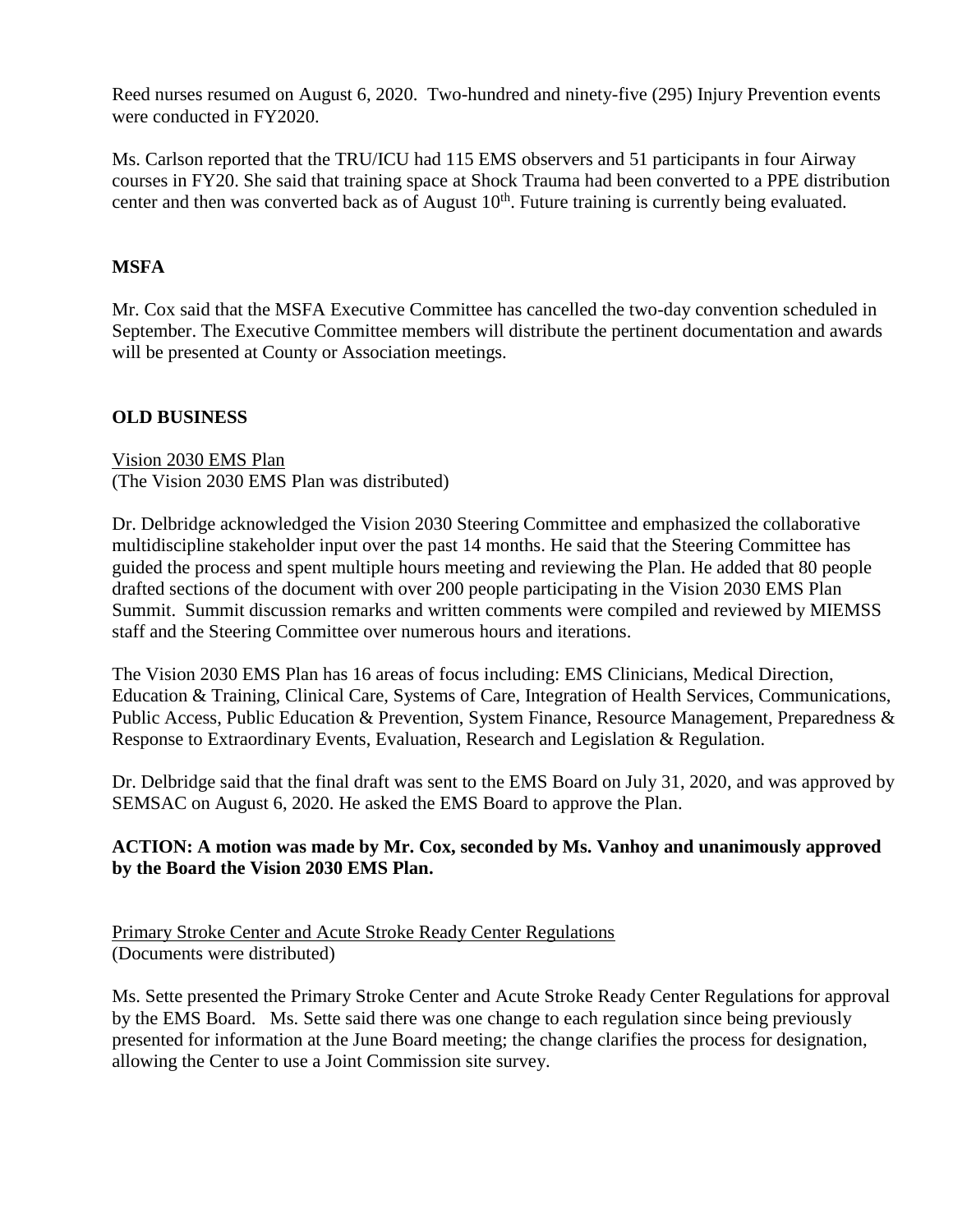**ACTION: A motion was made by Mr. Scheulen, seconded by Dr. Westerband and unanimously approved by the Board to accept the Primary Stroke Center and Acute Stroke Ready Center Regulations.**

### **NEW BUSINESS**

### Bi-Level Positive Airway Pressure (BiPAP) Protocol

Dr. Chizmar said the request is to change the current protocol to allow Paramedics to transport BiPAP patients who have had no changes or who reflect improvement within 6 hours. At the recommendation of PEMAC, patients 13-years old or younger will need SCT or nurse; patients over 13-years can be transported by a paramedic. The Acute BiPAP protocol allows paramedics to initiate BiPAP for patients 13-years or older and who have a spontaneous self-maintained airway.

Dr. Westerband requested changing (under contra indications) to: circumstances where "endotracheal intubation or surgical airway is indicated."

## **Upon the motion of Dr. Westerband, seconded Mr. Scheulen, the EMS Board voted to unanimously to approve the Bi-Level Positive Airway Pressure (BiPAP) Protocol with the clarification under contra indications.**

#### Heated High-Flow Nasal Cannula (HHFNC) Protocol

Dr. Chizmar presented the Heated High-Flow Nasal Cannula protocol for paramedics to provide respiratory support for patients over 13-years old. At the recommendation of PEMAC, patient 13-years old or younger will need SCT or nurse.

Dr. Chizmar said the paramedic would need to ensure an adequate supply of oxygen is available for the transport by calculating the amount of oxygen needed prior to departure and ensure that there is available at least two times the amount of oxygen anticipated.

Dr. Westerband requested changing (under contra indications) to: circumstances where "endotracheal intubation or surgical airway is indicated."

**Upon the motion of Ms. Vanhoy, seconded Dr. Westerband, the EMS Board voted to unanimously to approve the Heated High-Flow Nasal Cannula (HHFNC) Protocol with the clarification under contra indications and upon approval of PEMAC of the removal of redundant wording.**

## **ACTION: Upon the motion of Mr. Scheulen, seconded by Ms. Showalter the EMS Board voted unanimously to adjourn to closed session.**

Adjourn to closed session to carry out administrative functions, to consult with counsel, to obtain legal advice on pending disciplinary actions under General Provisions Article §3-305(b) (7), and to maintain certain records and information in confidence as required by Health Occ. Art. §14-506 (b) under General Provisions Article §3-305 (b) (13).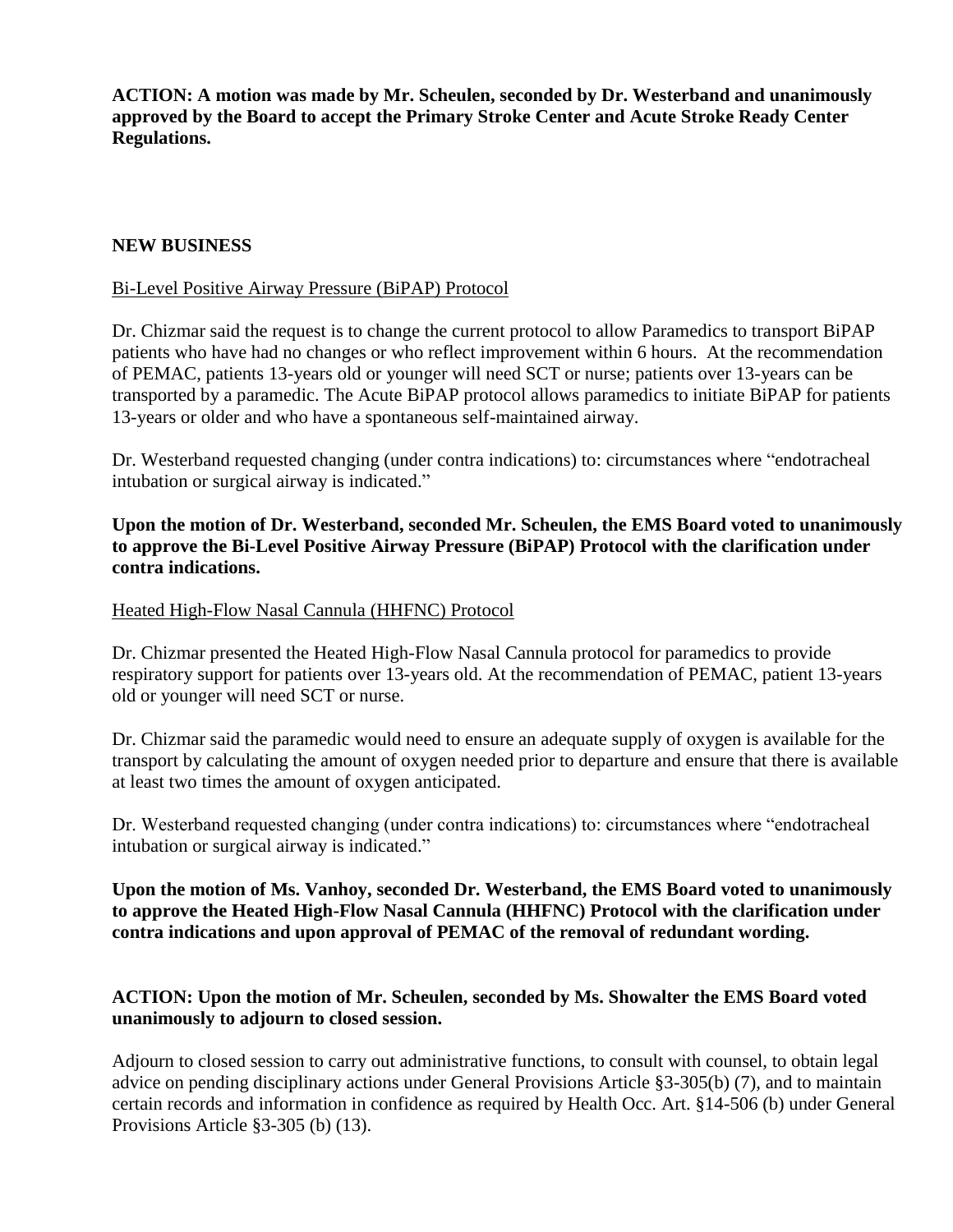### **In Closed Session:**

**Board Members Present**: Clay B. Stamp, NREMT P; Chairperson; Sally Showalter; Stephan Cox; William J. Frohna, M.D.; James Scheulen, NREMT P; Mary Alice Vanhoy, RN; Dany Westerband, M.D.

**Board Members Absent:** Sherry Adams, Vice Chairperson; Dean E. Albert Reece, M.D.; Wayne Tiemersma

**MIEMSS**: Dr. Delbridge; Ms. Gainer; Ms. Goff; Mr. Fiackos

**OAG:** Mr. Magee; Ms. Sette.

The EMS Board discussed Educational Programs

The EMS Board returned to Open Session.

**In Open Session:**

**Board Members Present**: Clay B. Stamp, NREMT P; Chairperson; Sally Showalter; Stephan Cox; William J. Frohna, M.D.; James Scheulen, NREMT P; Mary Alice Vanhoy, RN; Dany Westerband, M.D.

**Board Members Absent:** Sherry Adams, Vice Chairperson; Dean E. Albert Reece, M.D.; Wayne Tiemersma

**MIEMSS**: Dr. Delbridge; Ms. Gainer; Ms. Goff; Mr. Fiackos

**OAG:** Mr. Magee; Ms. Sette.

**Upon the motion of Ms. Vanhoy, seconded by Mr. Scheulen, the EMS Board voted unanimously to approve the following Educational Programs:**

**Anne Arundel County Fire Department Training Academy – continued 5-year approval as a BLS Education program that can also host ALS Refresher Training.**

**Fort Meade Fire Department EMS Division – initial 5 year approval as an ALS and BLS refresher education program.**

**Pulse Medical Transport Commercial Ambulance Service - initial 5 year approval as an ALS and BLS refresher education program.**

**St. Mary's County Emergency Services, EMS Division - initial 5 year approval as an ALS refresher education program.**

**Maryland State Police Aviation Command - continued 5-year approval as an ALS and BLS refresher education program.**